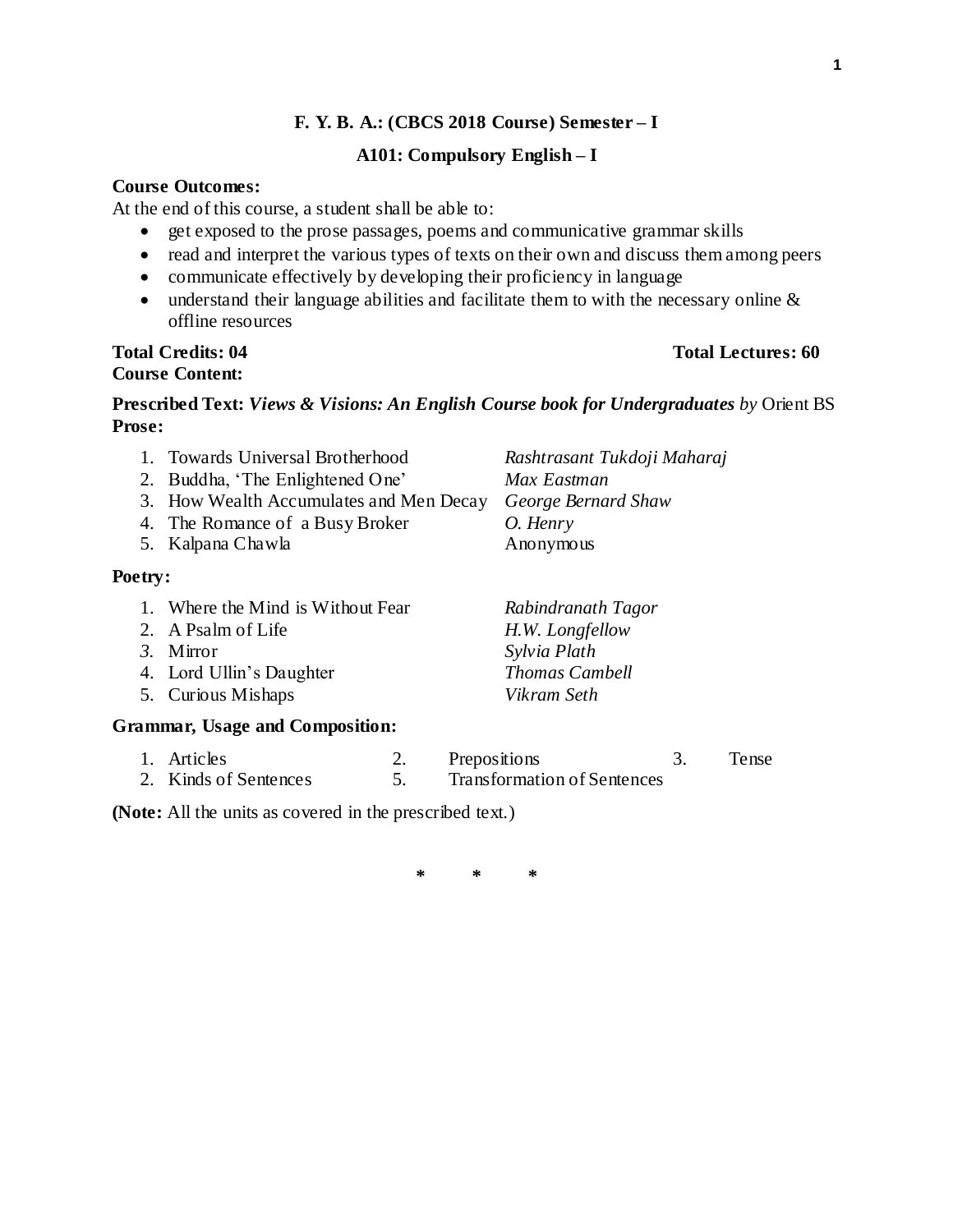#### **F. Y. B. A.: (CBCS 2018 Course) Semester – I**

#### **A111: English (G1) – I (Poetry and Minor Forms of Literature – I)**

#### **Course Outcomes:**

At the end of this course, a student shall be able to:

- understanding of issues like minor literary forms, its characteristics and basic literary concepts
- have a basic understanding of development of English literature in terms of minor literary forms
- engage with the genres and forms of English literature and develop fundamental skills required for close reading and critical thinking of the texts and concepts
- appreciate and analyse the select literary poems and plays in the larger socio-cultural contexts of the time
- develop skills of critical analysis and interpretation of selected poems in order to understand the theme, language, tone and style, and elements of prosody

#### **Total Credits: 04 Total Lectures: 60**

#### **Course Content:**

- a) The elementary theory of the Poetry and the Short Story
- b) Text: *Poetry and Minor Forms of Literature* ed. by Thorat, Ashok, et.al. (O. U. P.)

| Part-I: Poetry         |                                         |                |                     |  |
|------------------------|-----------------------------------------|----------------|---------------------|--|
| $\mathbf{1}$           | The Marriage of True Minds              |                | William Shakespeare |  |
| ii.                    | The Invocation                          |                | John Milton         |  |
|                        | iii. A Red, Red Rose                    |                | <b>Robert Burns</b> |  |
| 1V <sub>1</sub>        | The Daffodils                           |                | William Wordsworth  |  |
| V.                     | To Autumn                               |                | John Keats          |  |
| V1.                    | Stopping by Woods on a Snowy Evening    |                | <b>Robert Frost</b> |  |
|                        | vii. O What is that Sound               |                | W.H. Auden          |  |
|                        | viii. Telephone Conversation            | $\ddot{\cdot}$ | Wole Soyinka        |  |
| Part-II: Short Stories |                                         |                |                     |  |
| 1.                     | The Greedy Old Woman and the Lime Tree: |                | Anonymous           |  |
| ii.                    | The Golden Touch                        |                | Nathaniel Hawthorne |  |
| iii.                   | The Diamond Necklace                    |                | Guy de Maupassant   |  |
| iv.                    | The Doll's House                        | $\bullet$      | Katherine Mansfield |  |
| V.                     | The Eyes Have It                        |                | Ruskin Bond         |  |

#### **C. The books recommended:**

- 1. Prasad, B. *A Background to the Study of English Literature* (Macmillan)
- 2. Rees, R.J. *English Literature: An Introduction for Foreign Readers* (Macmillan)

\*\*\*\*\*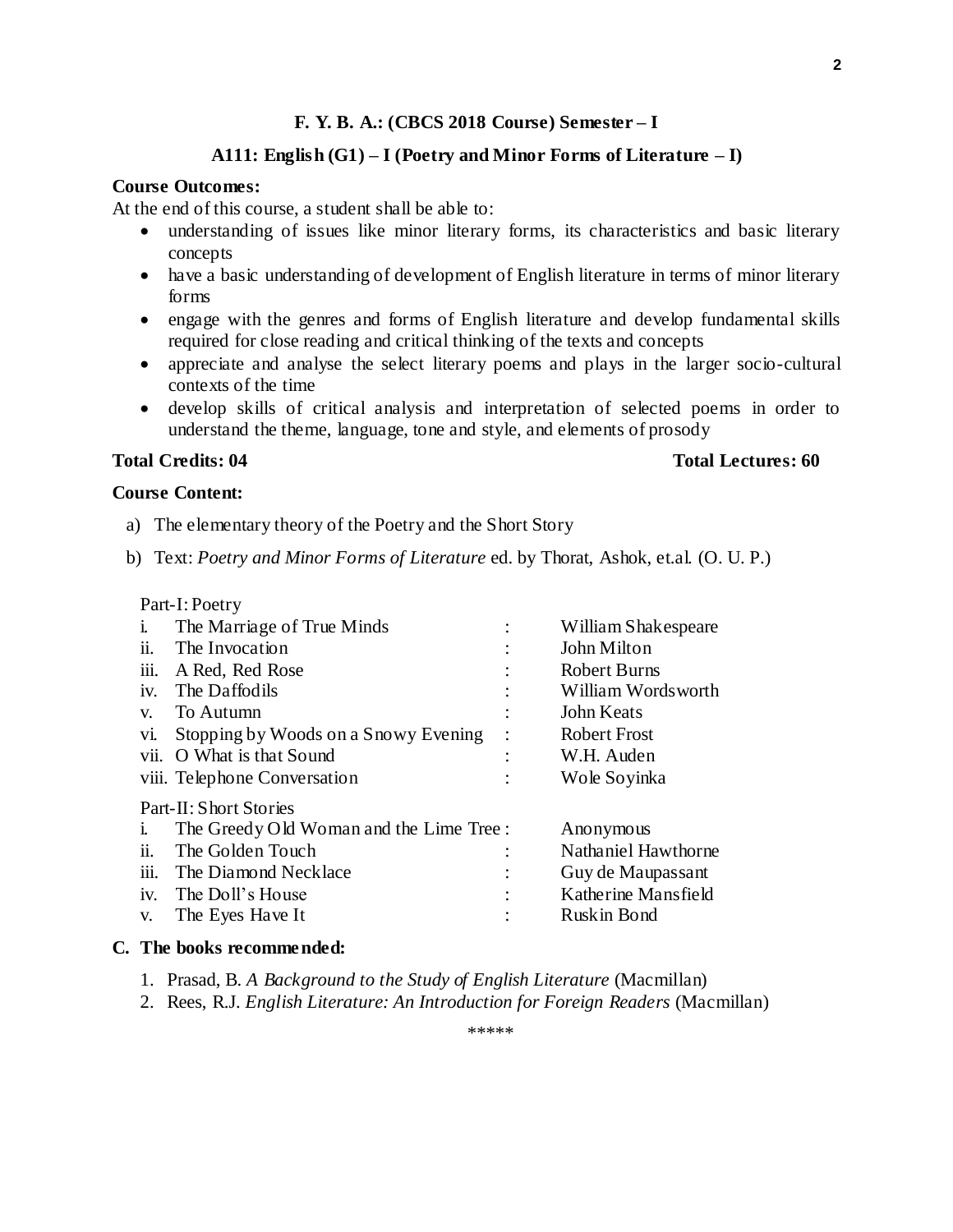#### **F.Y.B.A.: (CBCS-2018 COURSE)-SEMESTER-I A 121: ECONOMICS (G1)-I**

#### **Course Outcomes:**

At the end of this course, a student shall be able to

- 1. Analyze structure of Indian Economy.
- 2. Understand population and economic development.
- 3. Develop the skill of measurement of national income.
- 4. Understand structure of nature resources in India.

#### **1. Introduction**

- 4.1 Developed and less developed Economy: meaning and concept
- 1.2 Indian economy at the time of Independence period
- 4.2 Characteristics of Indian Economy
- 4.3 Comparison of Indian Economy with Developed countries.
	- a) Population b) per capita income c) Human Development Index
	- d) Agriculture e) Industry f) Service Sector

#### **2. Structure of Indian Economy**

2.1 Structure of natural resources- Land, Water, Forest, Fishery and Mineral resources 2.2 Human Resources – Broad demographic feature of population- size and growth of population, Sex ratio of population, rural – urban migration- causes, Density of population, recent population policy

2.3 Infrastructure Development- Energy, transport and communication, importance of infrastructure in economic development

#### **3. National Income**

- 3.1 Measurement of National Income- Meaning and Concept of GDP, NNP
- 3.2 Trends in National Income and Per Capita Income
- 3.3 Sectional distribution of National Income

3.4 Difficulties in measuring National Income

#### **Reference Books**

- Agtawal A.N. (2006), Indian Economy Problem of Development and Planning.06
- Bhagoliwal T.N.(1999) Economics of Industrial Relations, Sahitya bhavan, Agra
- Dutta R.C. and K.M. Sundharam (2007), Indian Economy, S.Chand & Company Ltd., New Delhi
- Dewett Kewal: Indian Economy C. Chand & Co. Ltd., New Delhi 2005
- Jingan M.L.(2004) The Economics of Development and Planning: Vrinda Publication Ltd., Delhi
- Misra S.K. & V.K.Pure (2007) Indian Economy –Himalaya Publication House, Mumbai
- Momoria C.B. (2005) Agricultural Problems of India, Kitab Mahal Publication
- Lekhi R.K. (2002), Agricultural Economics, Kalyani Publication, Ludhiana
- Uma Kapila (ed) Indian Economy Since Independence. Academic Foundation 2003.

#### **Total Credits: 4 Total Lectures: 60**